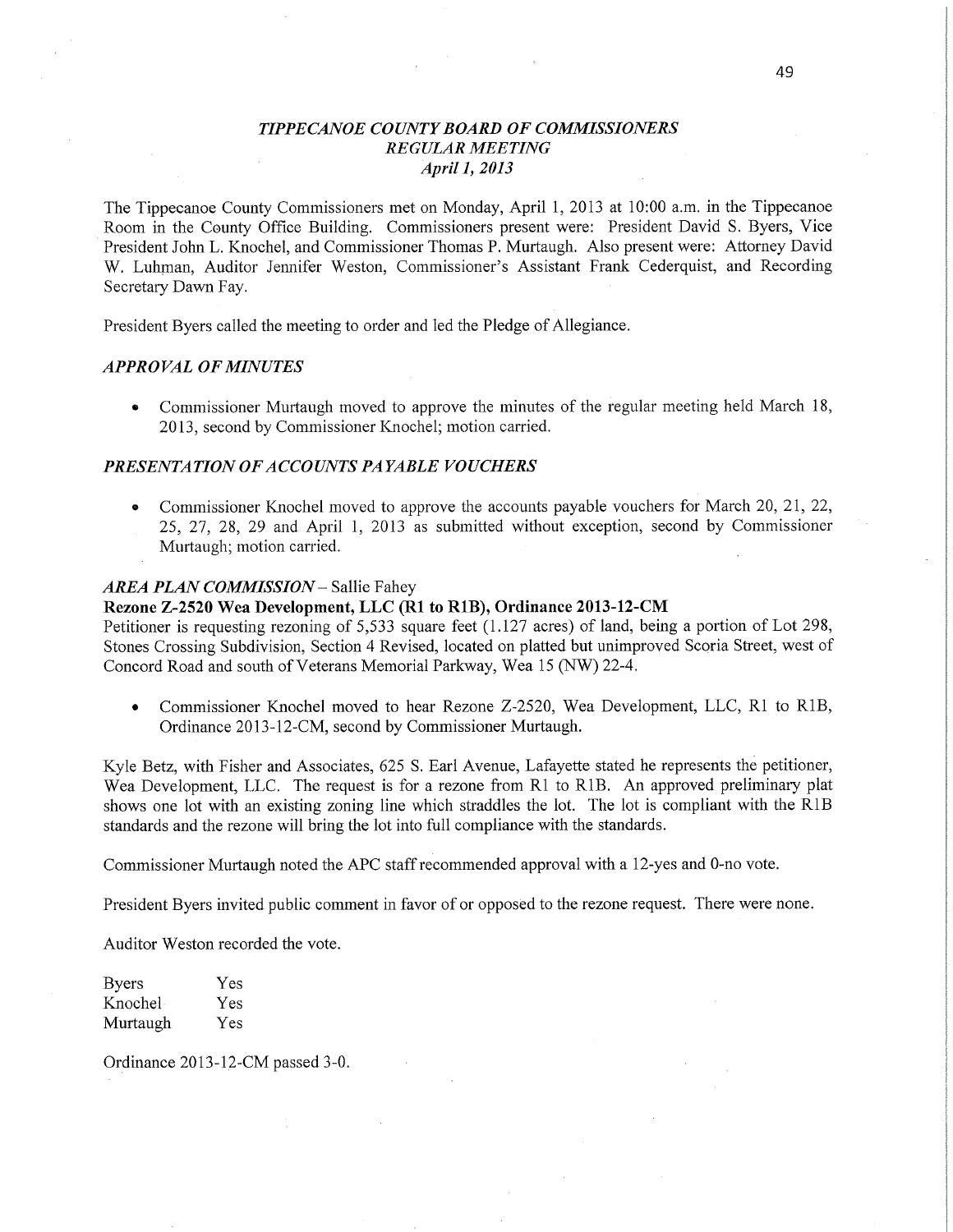# **Rezone Z—2522 Aretz, LLC/Steve** Withers (R1 to GB); Ordinance **2013—13-CM**

Petitioner is requesting rezoning of 1.054 acres located at the southeast comer of CR 300 N and Old SR 25, more specifically 180 Aretz Lane, Fairfield 11 (NW) 23—4.

Commissioner Knochel moved to hear Rezone Z—2522 Aretz, LLC/Steve Withers, R1 to GB, Ordinance 2013-13—CM, second by Commissioner Murtaugh.

Steve Withers, representing Aertz, LLC, 40 Aretz Lane, Lafayette, requested approval for Rezone Z— 2522, R1 to GB. The rezone was approved by APC with a 9-yes, 3—no vote.

President Byers invited public comment in favor of or opposed to the rezone request. There were none.

Auditor Weston recorded the vote.

| <b>Byers</b> | Yes |
|--------------|-----|
| Knochel      | Yes |
| Murtaugh     | Yes |

Ordinance 2013-13-CM passed 3-0.

President Byers stated that Rezone Z-2523 Aretz, LLC/Steve Withers (A & R1 to I3), Ordinance 2013-14-CM has been withdrawn.

## Rezone **Z—2524 Aretz, LLC/Steve** Withers (R1 t6 GB), **Ordinance 2013-16-CM**

Petitioner is requesting rezoning of 1.423 acres located at the southwest corner of CR 350 E and CR 300 <sup>N</sup>(north of the old Aretz Airport Hangers, Fairfield 11 (NW) 23-4.

**0** Commissioner Knochel moved to hear 2-2524 Aretz, LLC/Steve Wifhers, R1 to GB, Ordinance 2013-15-CM, second by Commissioner Murtaugh.

President Byers said the rezone was approved by APC with a 10-yes, l-no vote.

President Byers invited public comment in favor of or opposed to the rezone request. There were none.

Auditor Weston recorded the vote.

| Byers    | Yes |
|----------|-----|
| Knochel  | Yes |
| Murtaugh | Yes |

Ordinance 2013-15-CM passed 3-0.

## UZO Amendment #75 Zoning Commitments, **Ordinance 2013-16-CM**

An amendment to the Unified Zoning Ordinance that adds sections regarding zoning commitments to UZO Chapter 5: Supplementary Regulations and U20 Section 6-2-4: Additional Provisions.

**0** Commissioner Knochel moved to hear UZO Amendment #75 Zoning Commitments, Ordinance 2013-16-CM, second by Commissioner Murtaugh.

APC Director Fahey said as of a year ago, due to a change in the planning statute, commitments are allowed to be attached to rezoning requests. The bulk of the change occurred in the By-Laws Committee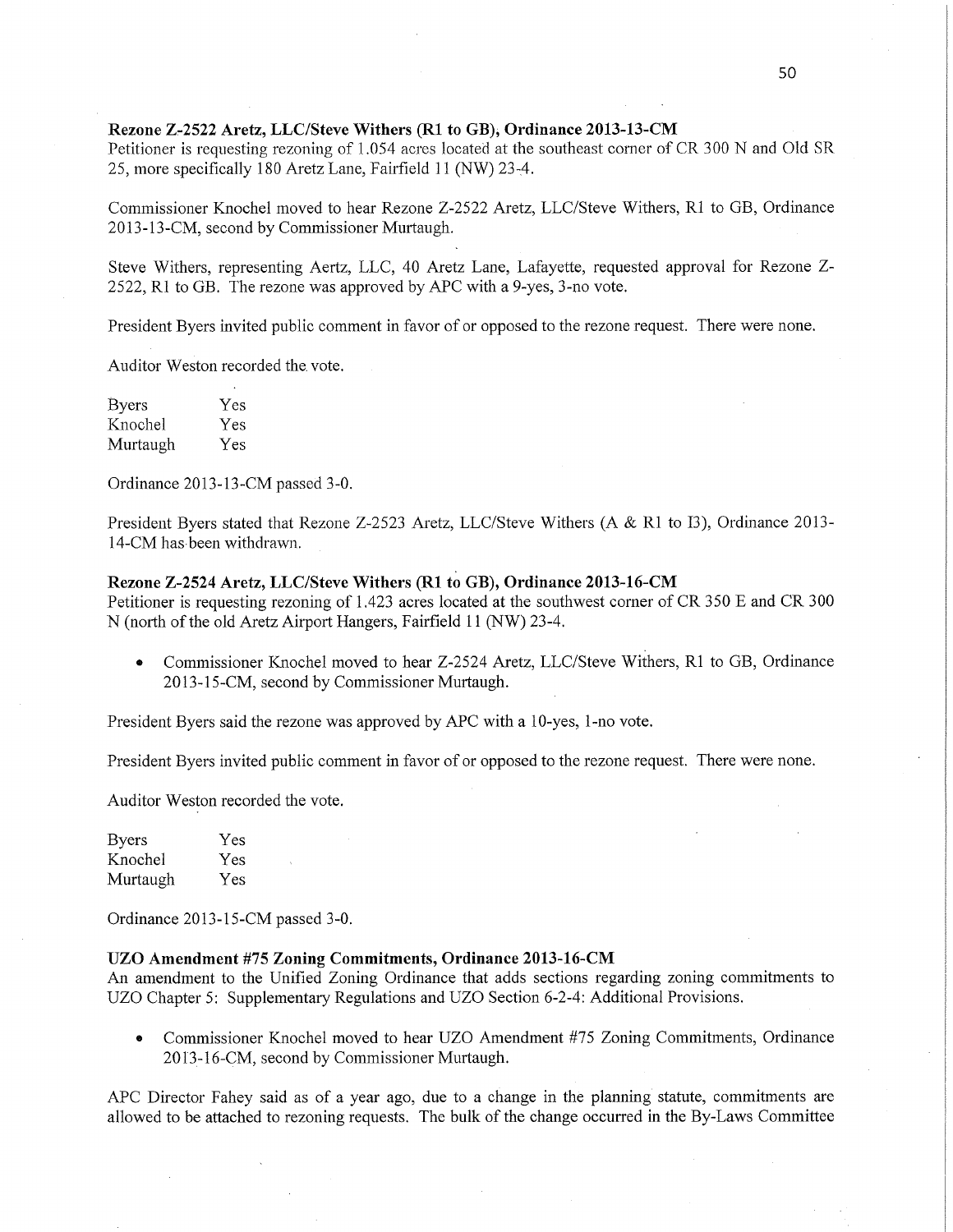as the statute recommends creating rules which are in the by-laws. Certain commitments are allowed to be proposed by petitioners which then must be accepted by the Plan Commission. Following Plan Commission acceptance, the legislative body must approve 'or not approve the rezone with the commitment attached. There are two parts to the subdivision ordinance: First, any commitment which is allowed by the Plan Commission and adopted by the legislative body in connection with the rezone has to be recorded within 30 days of the adoption. A process has been developed which Director Fahey will review with Auditor Weston, the Auditor staff, City and Town clerks. The second part is an Administrative Officer (the County Building Commissioner), cannot issue an improvement location permit or building permit for the property until the commitment is recorded in the Recorder's office.

President Byers invited public comment in favor of or opposed to the Ordinance. There were none.

Auditor Weston recorded the vote.

| <b>Byers</b> | Yes |
|--------------|-----|
| Knochel      | Yes |
| Murtaugh     | Yes |

Ordinance 2013~16~CM passed 3—0.

#### *HIGHWAY* — Opal Kuhl

# PE Agreement from Butler, **Fairman** and **Seufert, Inc.** for Replacement of **Culvert** No. TIP 010

Highway Director Kuhl said the agreement is with Butler, Fairman, and Seufert to replace Tippecanoe County Culvert TIP 010 which is located in the Northeast corner of the county. The amount is \$45,400 which covers survey, design, bidding, and geotechnical, if needed.

**0** Commissioner Knochel moved to approve the agreement with Butler, Fairm'an and Seufert as presented, second by Commissioner Murtaugh; motion carried.

# Supplemental **Agreément** No. 3 **from American Structurepoint, Inc.** for the Cumberland **Avenue Project**

Director Kuhl presented Supplemental Agreement No. 3 from American Structurepoint for the Cumberland project. The Highway Department is completing their own inspections on the project; however, there are additional services such as reviewing shop drawings, and minor redesign on some driveways where American Structurepoint services will be needed. **A** line item has been added, not to exceed \$30, 000, to cover those services.

**0** Commissioner Knochel moved to approve the agreement with American Structurepoint as presented, second by Commissioner Murtaugh; motion carried.

# Permit to Close, or **Block a County Highway** or **Road** for the **Lions** Club Car **Show** 1n West **Point**  on May 18, **2013**

Director Kuhl presented a permit to close a portion of the roads in West Point for the annual Lions Club Car Show. The roads include parts of Washington, Columbia, Monroe, Mulberry, and Main. The event will take place on May 18, 2013 and the roads will be closed from  $6:00$  a.m. to  $2:00$  p.m.

**0** Commissioner Knochel moved to approve the pennit to close the streets in West Point as presented, second by Commissioner Murtaugh; motion carried.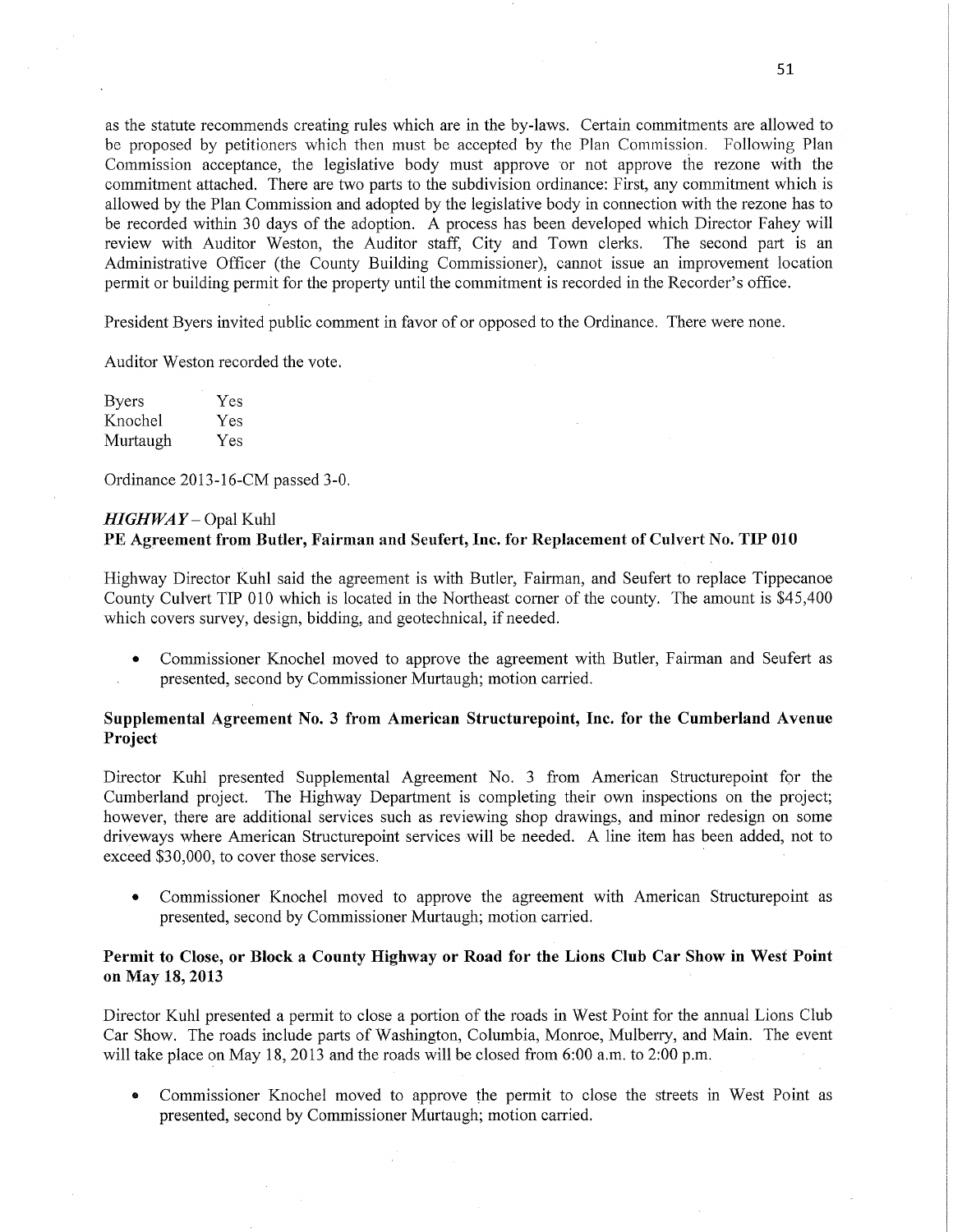# *GRANTS —* Laurie Wilson Permission To Accept Grant

Grant Administrator Wilson requested permission .to accept <sup>a</sup>grant for TEMA from the Indiana Department of Homeland Security (IDHS) in the amount of \$60,406.25. The grant reimburses the County for a portion of the 2012 salaries paid to the EMA Director, Deputy EMA Director, and EMA Administrative Assistant.

**0** Commissioner Knochel moved to approve acceptance of the grant for TEMA. as presented, second by Commissioner Murtaugh; motion carried.

Grant Administrator Wilson requested permission to accept a grant for Superior Court 3 from the Indiana Supreme Court, Court Improvement Program in the amount of \$2,680. The grant is for a Professional Development Scholarship to allow Judge Graham to attend the National Council of Judicial and Family Court Judge's (NCJFCJ) Conference.

**0** Commissioner Knochel moved to approve acceptance of the grant for Superior Court 3 as presented, second by Commissioner Murtaugh; motion carried.

## *CLERK* **—** Christa Coffey

#### **Agreement** with **Smart Business** Solutions for **Software Services**

Clerk Coffey said the agreement with Smart Business Solutions will upgrade and expand the record requests capabilities. Currently, an Access database is used which isn't great. The upgrade is the next generation of tracking the bills sent to customers. The cost is \$500 per month and will be paid out of the Records Perpetuation Fund.

**0** Commissioner Knochel moved to approve the agreement for software services as presented, second by Commissioner Murtaugh; motion carried.

# *CARY HOME FOR CHILDREN* – Rebecca Humphrey New **Position**

Cary Home Director Humphrey said she gave up a full-time position When preparing the budget for 2013. Based on the Affordable Health Care Act requirements of staff-to-child **ratio** and restrictions on part-time staff duties, she realized Cary Home will be short staffed. Director Humphrey presented a current schedule showing the part-time staff hours cut to 24 hours per week and also the open shifts. In working with Human Resources, Commissioner Murtaugh, and the Advisory Board, and discussing the turnover rate and how it affects our youth, Director Humphrey requested approval to hire a regular part-time person for 32 hours per week.

Commissioner Murtaugh asked if the new regular part-time person, working 32 hours would fill all of the shift openings appearing on the schedule. Director Humphrey said no and added that Cary Home has <sup>a</sup> job fair scheduled at Ivy Tech tomorrow to obtain applicants for part-time positions. Obtaining qualified people is difficult and now it is almost impossible when restricting hours to 24. With a 32 hour week, the person could fill shifts on Saturday, Sunday, and three evening shifts.

The salary is \$14,563 plus benefits for the remainder of 2013 if the starting date is May 5. The annual salary is \$23,666, plus benefits.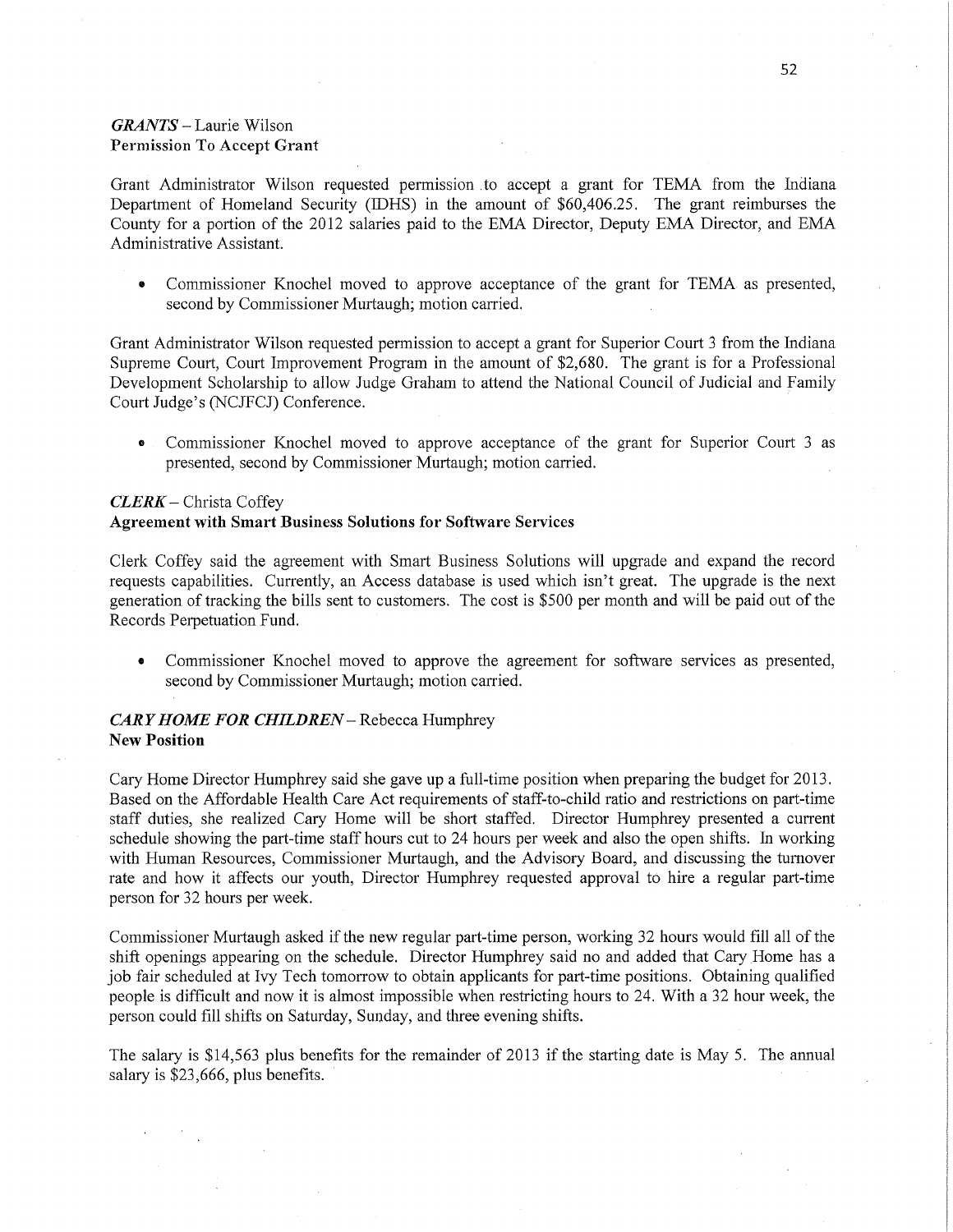President Byers asked if part time funds will be given up and shifted to the regular part time 32 hour position. Dircctor Humphrey said she is currently using part time and **a** lot of overtime to fill shifts until additional part time personnel can be hired. She does not believe there will be a swap of funds.

Nine youths are currently in placement, which is typical for March. The numbers will increase in April and continue upward through the summer before dropping in the fall. The State requirement is one staff per four boys; one staff per three girls; and one staff per two children 1n the ISU unit. The 2013 contract does not allow one staff to float between two units

Commissioner Knochel asked what would happen if the new position is not approved and what happens if the State comes in to audit the number of staff. Director Humphrey said without approval, they will continue as before with full time employees having a lot of overtime. As requested, the part time employees would not be asked to work more than 30 hours per **week.** If the State comes in for a review, a certain period of **time** would be' allowed to correct the situation. If not corrected, the State would recommend that Probation and DCS not place children in Cary Home. Director Humphrey said the first audit should be in June.

President Byers suggested 10 hour days as a solution but referred to Commissioner Murtaugh **since** he is on the Cary Home Board. Director Humphrey said she has spoke with Councilmember Williams but has yet to speak with Councilmember Metzger. She plans to do so before next **week.** Commissioner Murtaugh said the Health Care Reform will require revamping at Cary Home and other departments and Cary Home staffing is mandated. '

**0** Commissioner Murtaugh moved to approve the new position for Cary Home as presented, second by Commissioner Knochel; motion carried.

# **PROPOSAL FOR SERVICES**

# **Tecton** Construction **Management** for ADA **Upgrades**

Commissioner Murtaugh presented a Proposal for Services from Tecton Construction Management for ADA upgrades at Tippecanoe County Villa and Cary Home. Tecton previewed both facilities and prepared a proposal for **ADA.** Due to financial reasons and the 2013 budget, the project was scaled back. The proposal includes \$2,620 for the cost of bidding phase services and \$21,833 for the cost of construction phase services.

**0** Commissioner Murtaugh moved to approve the Tecton proposal as presented, second by President Byers.

Commissioner Knochel questioned if the project is on the list for priority rating given to the Commissioners, Councilmembers, and Department Heads. Commissioner Murtaugh said it will be on the list for several years; obtaining 100% ADA compliance cannot be obtained in one year. Commissioner Knochel suggested it was premature to vote until all figures are returned and reviewed. Commissioner Murtaugh said the Council budgeted \$250,000 for 2013 for this project and it was ranked as a "high" priority due to being included in the budget. '

**0** Commissioner Knochel opposed; motion carried 2-1.

# *1 MEMORANDUM* OF *UNDERSTANDING (MOU)* **— Ambulance Service**

Commissioner Murtaugh presented a MOU and announced 'the continuation of ambulance service in Tippecanoe County, saying the County has been fortunate with excellent prior service. With the addition *.*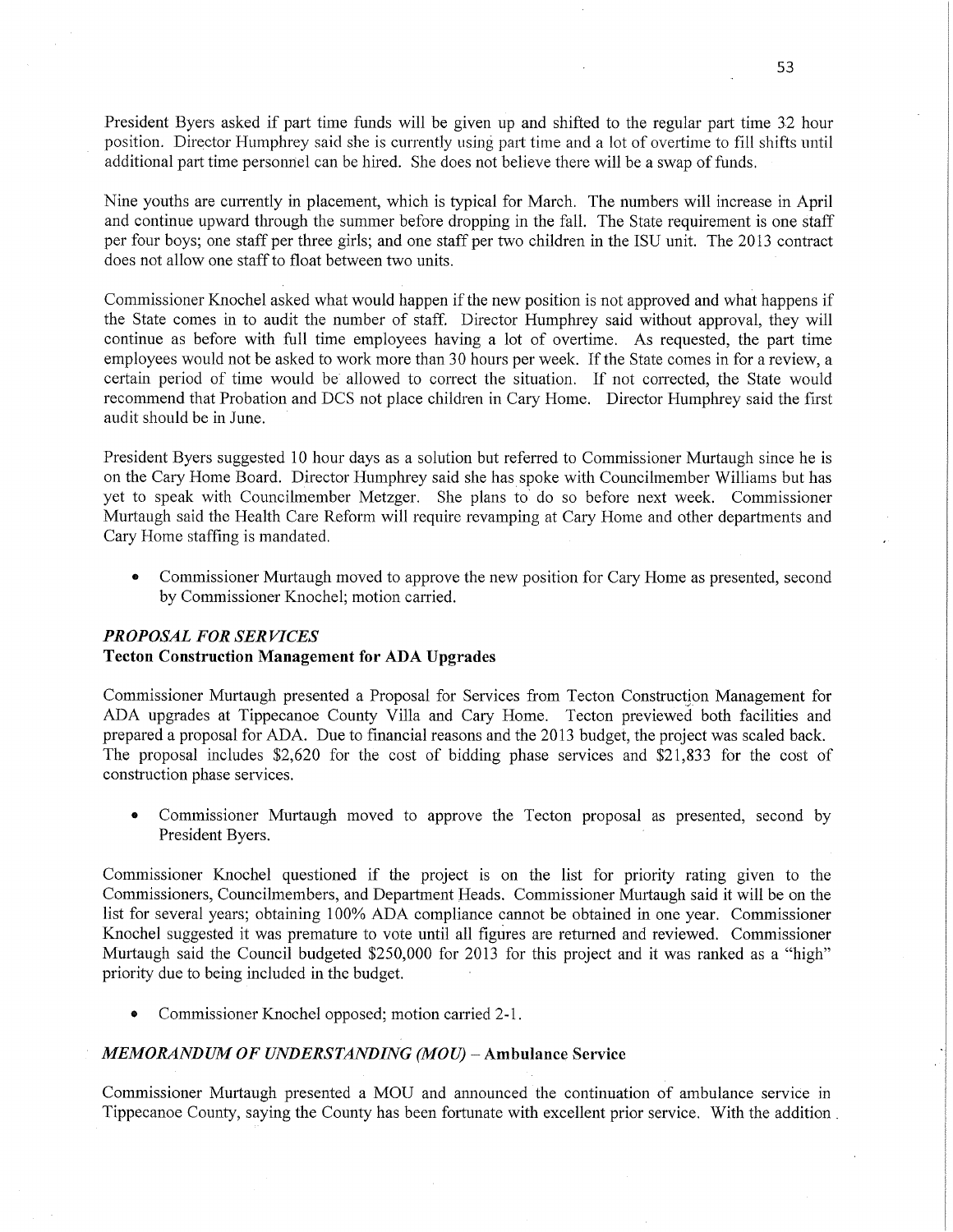of a hospital, there has been discussions and concern about the continuation of the service. Both hospitals are working together on an agreement to form a Board to fund the ambulance service operation. The hospitals, the County, and the City will have board representation. The Board of Directors will handle personnel and policy issues and there will be no changes to personnel, ambulance placement, or medical directors. Commissioner Murtaugh commended both hospitals for participating and working together for the continuation of a very important community asset.

**0** Commissioner Murtaugh moved to approve the MOU as presented, second by President Byers.

Commissioner Knochel said that a few years ago the idea was presented that the ambulance board would look into taking over completely with the purchase of ambulances and staffing. He inquired about the progress of the past idea. Commissioner Murtaugh stated the agreement covers all operational costs; the financial responsibility of Tippecanoe County is for the ambulances, up to \$100, 000 per year to **fund**  depreciation for future ambulances. Commissioner Knochel asked if there was discussion of the hospitals purchasing the ambulances and the County government not having any of the responsibility or cost Commissioner Murtaugh said he thinks County government would want to have a stake to allow input for ambulance placement and the hours served; giving up that option would be risky. President Byers said the prior discussions resulted in delayed ambulance service of 5 **—** 10 minutes for the outlying areas of the county. Commissioner Murtaugh said the cost of staffing and running one ambulance is in excess of \$700,000 per year.

**-** Commissioner Knochel opposed; motion can'ied 2-1.

## *APPLICATION* TO *VILLA*

**0** Commissioner Knochel moved to accept John A. Small to the Villa, second by Commissioner Murtaugh; motion carried.

*UNFINISHED/NEW BUSINESS* - none

### *REPORTS* ON *FILE*

The following reports will be on file in the Commissioner's Office:

Treasurer Parks and Recreation Board

### *PUBLIC COMMENT*

As there were no public comments, Commissioner Murtaugh moved to adjourn.

Meeting adjourned at 10:36 a.m.

 $2/5B$ David S. Byers, President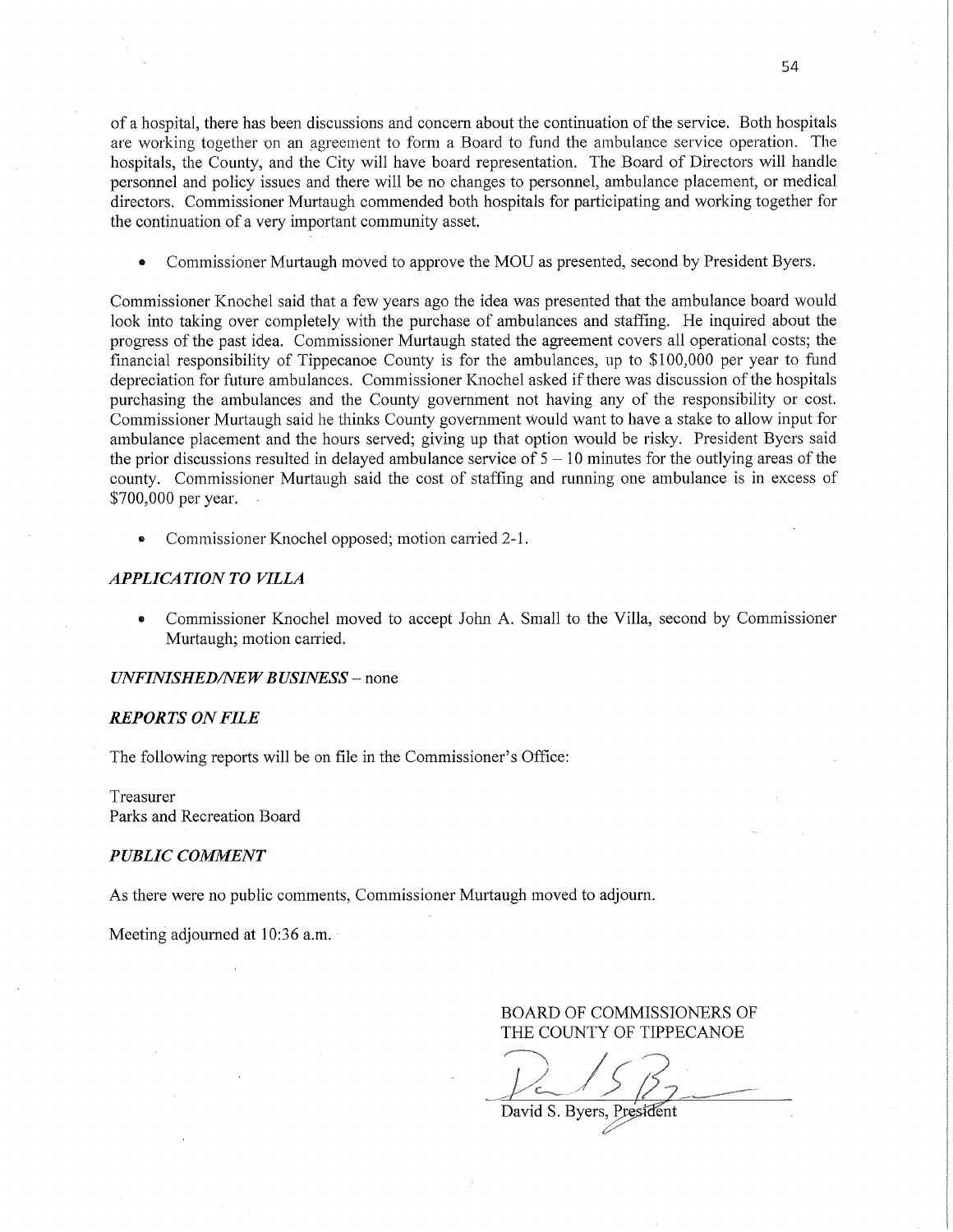Rock Knockel John L. Knochel, Vice President

XMWTan)

Thomas P. Murtaugh, Member

ATTEST:

Jennifer Weston, Auditor Deputy 04/15/2013